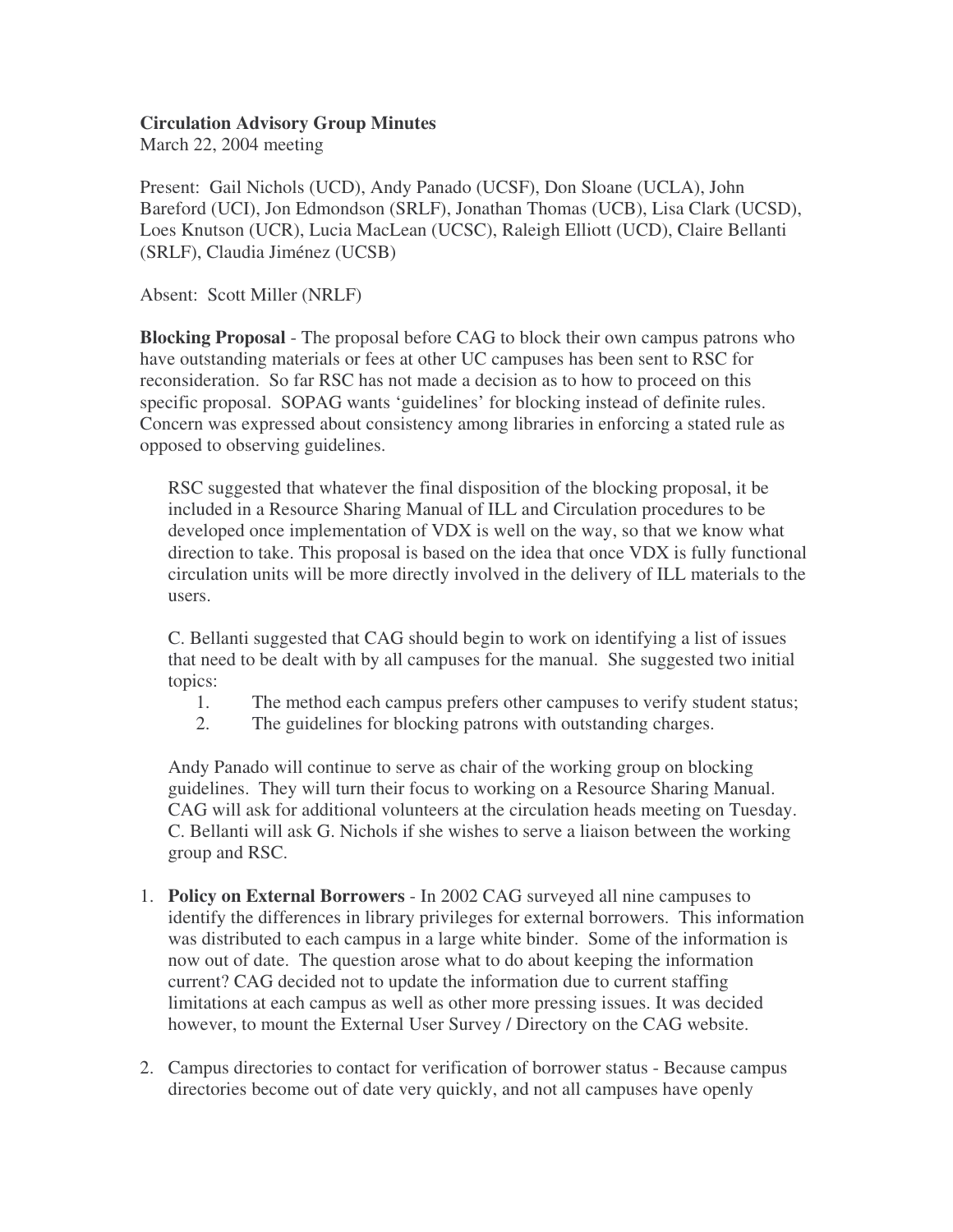available web sites with registration information, C. Jiménez suggested that campuses rely on telephone contact to verify student status. Only UCB and UCD have web sites that are current for verification.

G. Nichols informed us that UCOP has a database that provides employment information. They are currently working on providing universal access to this database. UCD is the only campus that currently has access to their portion of the database. Telnet access is currently the only method of obtaining information.

An around the table survey of each campus' access to personnel and student information for verification purposes:

- UCB employee information is loaded into the patron database on a monthly basis. New employees can obtain a photo ID from campus photo which the library uses to enter a record into the library's patron database. Student information is updated every other day.
- UCD ?
- UCI the library receives a tape load of student information from the registrar and from campus human resources for faculty and staff. This is done quarterly.
- UCLA the library has access to the campus information system for verification of some, but not all staff.
- UCSB there is a weekly upload of student information. The library has limited access to the campus personnel file for verification of employment.
- UCSC students receive stickers when they register. The library receives a paper list at the beginning of the quarter of students who have registered. Faculty and staff receive an ID card that the library uses to create a library card.
- UCSD -A download of student information is done daily. The library has to manually update information for students who withdraw. Records for faculty and staff who separate is done immediately.
- UCSF Campus human resources does a monthly update of current students and staff. The library has access to this database of profiles.
- UCR The library has access to the campus employee database for verification purposes

C. Jiménez requested that each library submit to her the method they would prefer other campuses use to verify affiliation. She will have it posted on the Circheads web page.

3. Best Practices workshop - CAG has been working on a proposal to do a workshop on the ERes best practices. C. Jiménez suggested that CAG make a decision as to whether this topic is substantial enough to ask RSC to fund a workshop. L. Knutson suggested that because circulation and reserves are not unified functions at all libraries, this topic would better lend itself to being the subject of information sharing at a circulation heads meeting rather than a full blown workshop. C. Jiménez suggested that we follow Loes suggestion and there was unanimous agreement to do so. D. Sloane suggested that we include other topics like ERes as information sharing items at future circulation heads meetings.